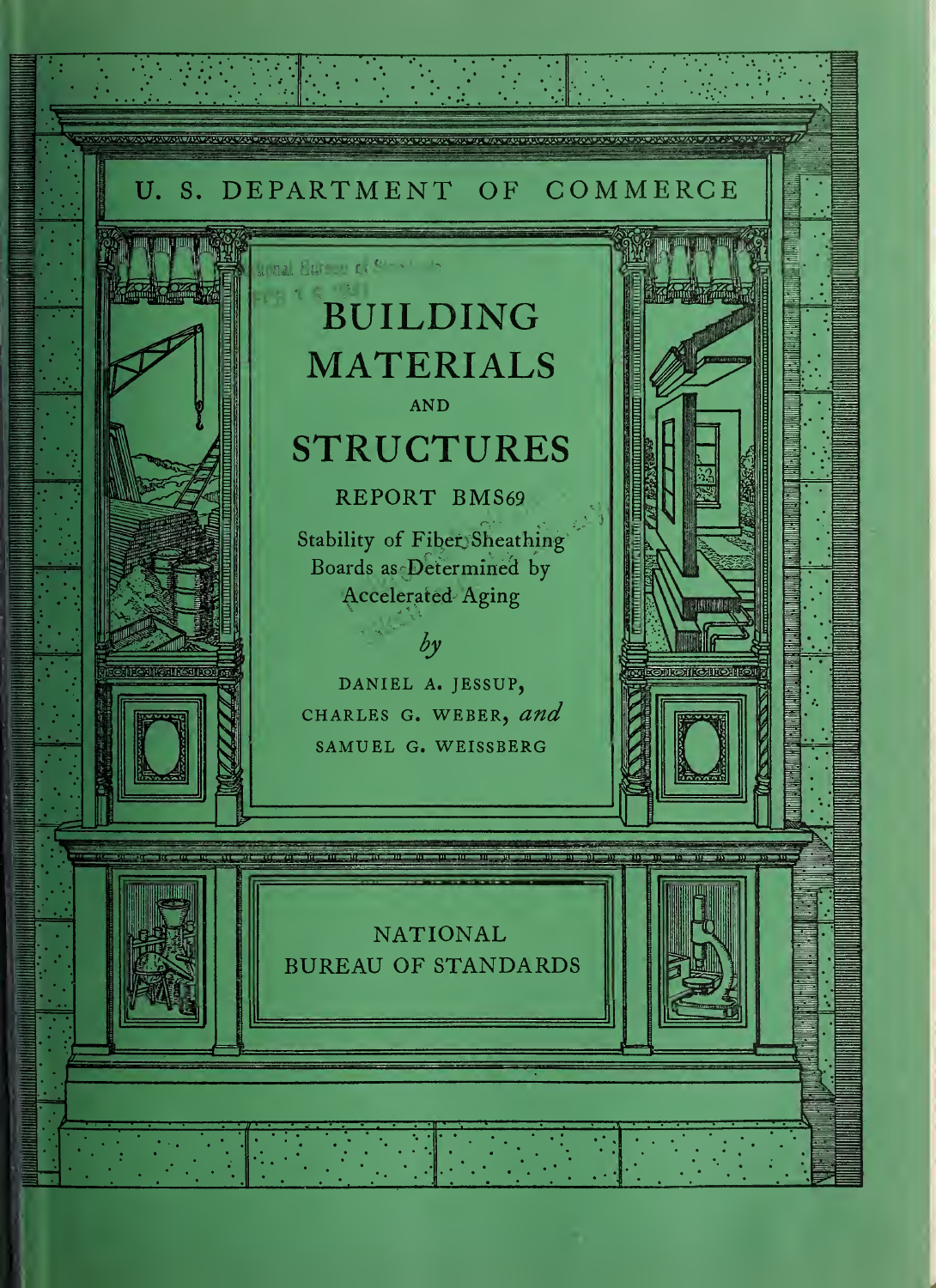The program of research on building materials and structures, carried on by the National Bureau of Standards, was undertaken with the assistance of the Central Housing Committee, an informal organization of governmental agencies concerned with housing construction and finance, which is cooperating in the investigations through a committee of principal technicians.

#### CENTKAL HOUSING COMMITTEE ON RESEARCH, DESIGN, AND CONSTRUCTION

A. C. SHIRE, Chairman. United States Housing Authority. HOWARD P. VERMILYA, Vice Chairman. Federal Housing Administration.

STERLING R. MARCH, Secretary.

PIERRE BLOUKE, Federal Home Loan Bank Board.

HUGH L. DRYDEN, National Bureau of Standards.

Louis A. Simon, Public Buildings Administration.

Luther M. Leisenring, Construction Division (War).

Edward A. Poynton, Office of Indian Affairs. JOHN S. DONOVAN, Farm Security Administration.

George W. Trayer, Forest Service (F. P. Laboratory).

Joseph M. DallaValle, Public Health Service.

George E. Knox, Yards and Docks (Navy).

WILLIAM R. TALBOTT, Veterans' Administration.

WALLACE ASHBY Bureau of Agricultural Chemistry and Engineering

#### NATIONAL BUREAU OF STANDARDS STAFF COMMITTEE ON ADMINISTRATION AND COORDINATION

HUGH L. DRYDEN, Chairman. Mechanics and Sound

PHAON H. BATES, GUSTAV E. F. LUNDELL, Clay and Silicate Products. Chemistry.

HOBART C. DICKINSON, ADDAMS S. MCALLISTER,

Heat and Power. Codes and Specifications.

WARREN E. EMLEY, HENRY S. RAWDON, Organic and Fibrous Materials. Metallurgy.

The Forest Products Laboratory of the Forest Service is cooperating with both committees on investigations of wood constructions.

[For list of BMS publications and directions for purchasing, see cover page III.]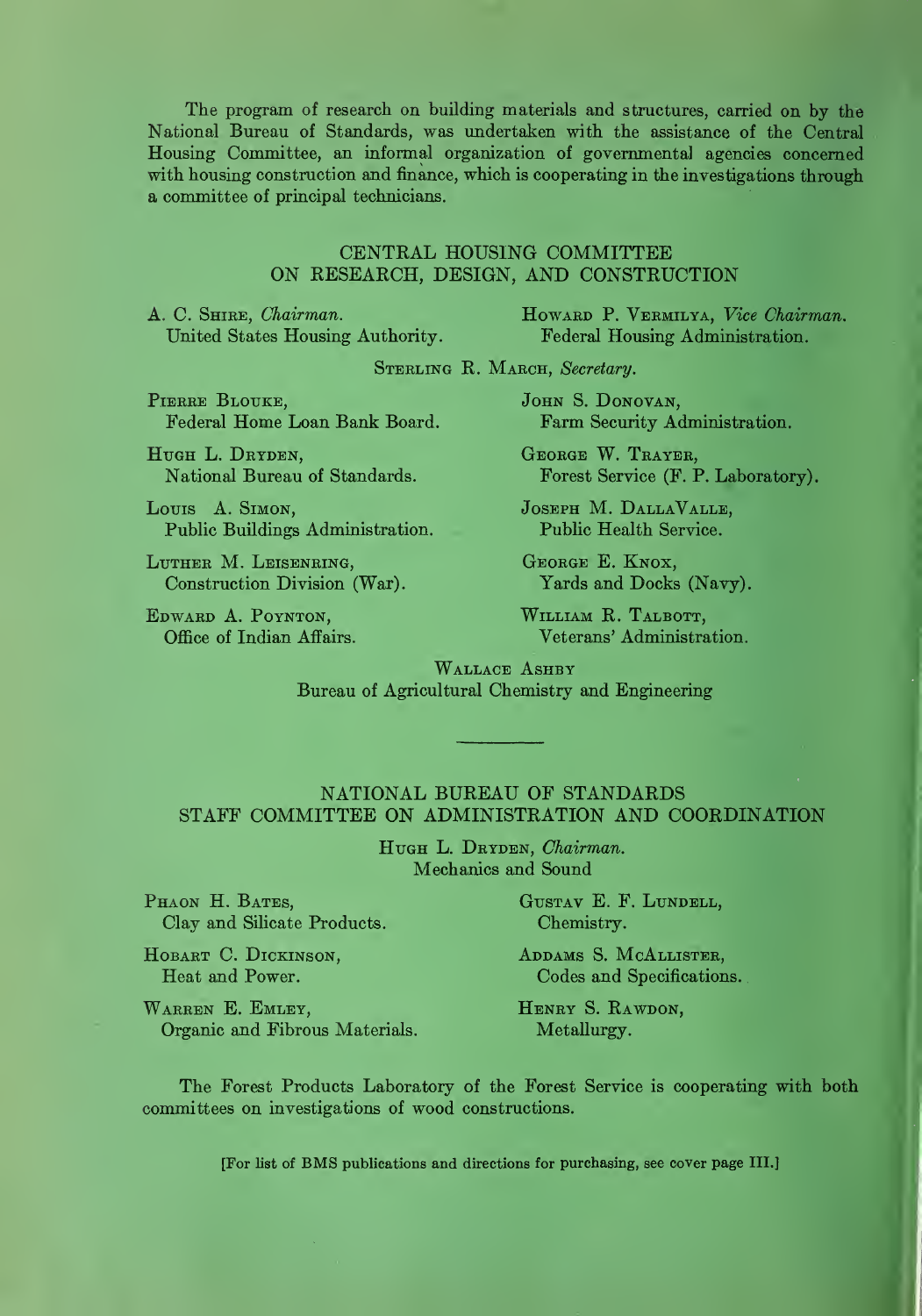UNITED STATES DEPARTMENT OF COMMERCE • Jesse H. Jones, Secretary NATIONAL BUREAU OF STANDARDS • Lyman J. Briggs, Director

# BUILDING MATERIALS and STRUCTURES

REPORT BMS69

Stability of Fiber Sheathing Boards as Determined by Accelerated Aging

## by

DANIEL A. JESSUP, CHARLES G. WEBER, and SAMUEL G. WEISSBERG



ISSUED JANUARY 22, 1941

The National Bureau of Standards is a fact-finding organization; it does not "approve" any particular material or method of construction. The technical findings in this series of reports are to be construed accordingly.

UNITED STATES GOVERNMENT PRINTING OFFICE · WASHINGTON · 1941 FOR SALE BY THE SUPERINTENDENT OF DOCUMENTS, WASHINGTON, D. C. · PRICE IO CENTS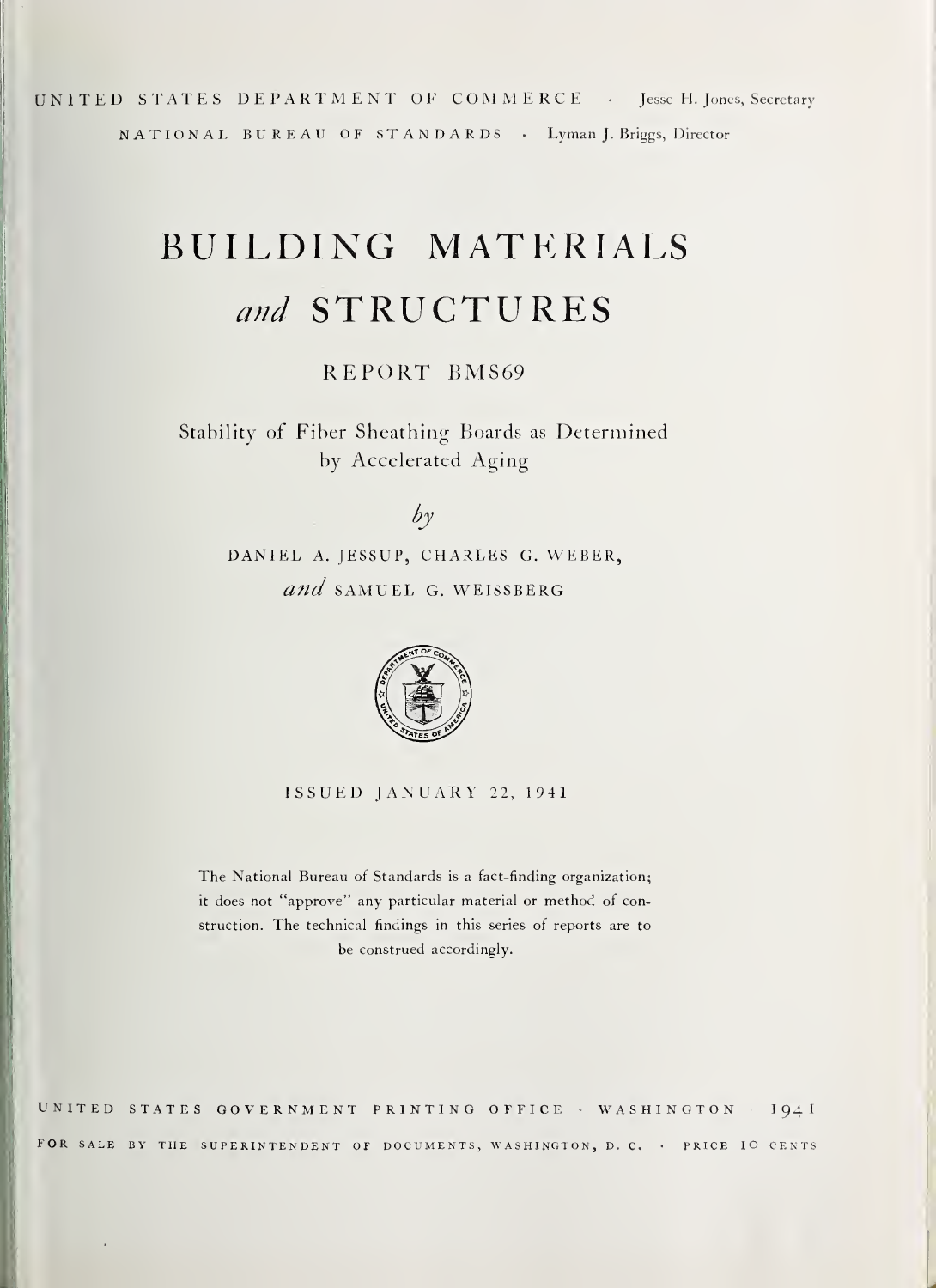## Foreword

Fiber sheathing comprises fiberboards of a comparatively new type, and it gives considerable promise as a material for house construction. Samples of the boards were tested in connection with the research on building materials and structures for low-cost housing. Particular attention was given to tests of the lasting qualities of the boards, and this report contains data on their resistance to accel erated aging. The changes in the properties of the materials are used as a basis for judgment of stability.

LYMAN J. BRIGGS, Director.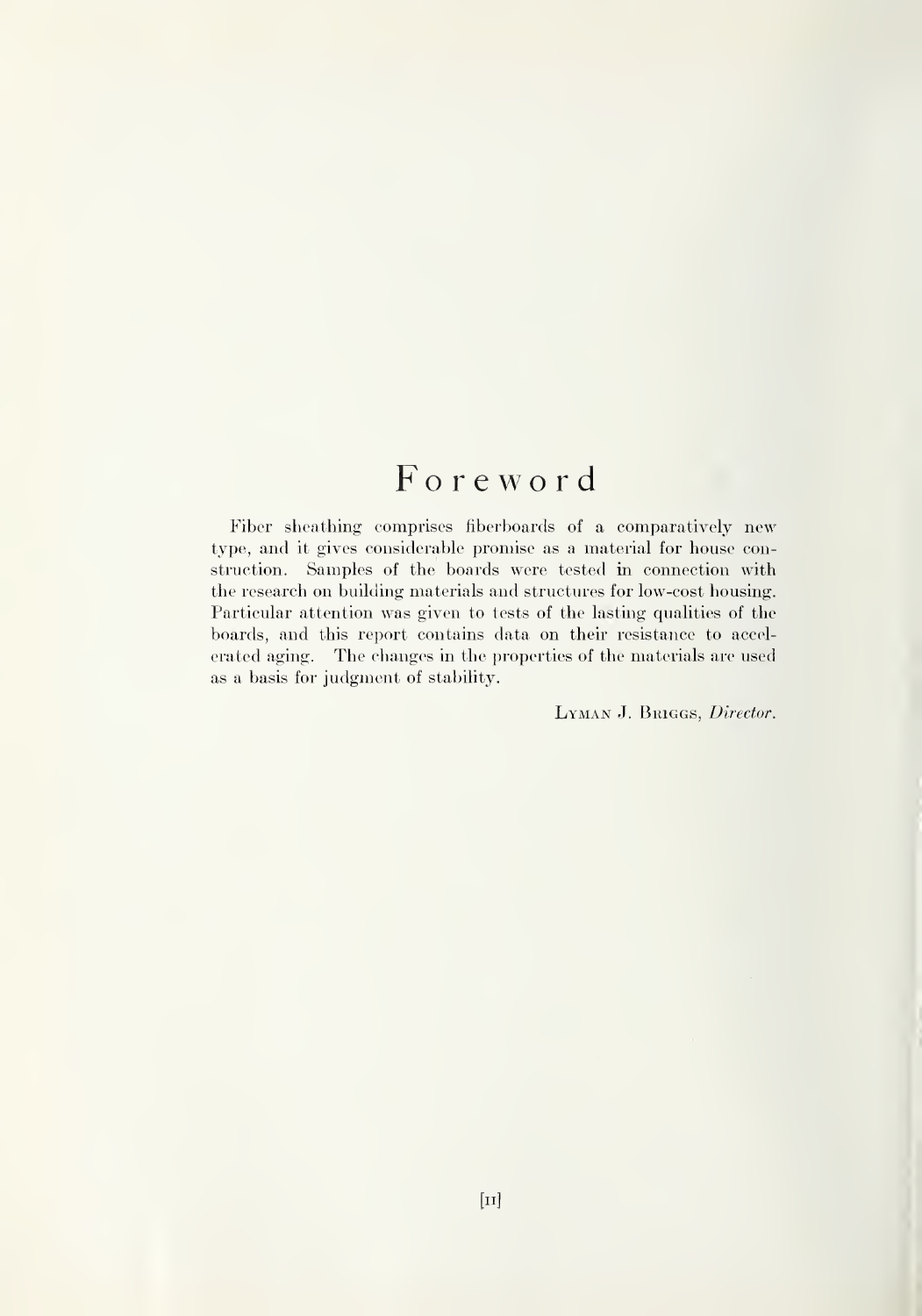## Stability of Fiber Sheathing Boards as Determined by Accelerated Aging

By DANIEL A. JESSUP, CHARLES G. WEBER, and SAMUEL G. WEISSBERG

#### CONTENTS

|                             | rage         |  |
|-----------------------------|--------------|--|
| $For word =$                | $\mathbf{H}$ |  |
|                             |              |  |
| II. Description of samples  |              |  |
| III. Properties and testing |              |  |
| 1. Thermal insulation       | 9            |  |
| 2. Flexural properties      | $\mathbf{2}$ |  |
| 3. Nail-holding strength    |              |  |

#### ABSTRACT

Fiber sheathing boards were aged by exposure to wetting, freezing, drying, and to outdoor weathering. Judgment of stability was based on changes produced in the properties of the boards. The properties tested were weight, thickness, expansivity, thermal conductivity, fiexural properties, nail-holding strength, and permeability to air and water. Data were obtained on the resistance of the boards to rot-producing fungi.

In general, the retention of the essential properties under the aging treatments was excellent. Practically no loss of insulating value was noted, and the strength and water resistance of most of the samples after aging were satisiactory. The boards were not readily subject to mold growth even at excessively high humidities.

#### I. INTRODUCTION

The properties and stability of the  $\frac{1}{2}$ -inch type of fiber building boards have been previously determined, the data being contained in previous publications.<sup>12</sup>

This article presents the results of tests on laminated<br>latively rigid insulating boards of approxi-<br>thickness. relatively rigid insulating boards of approximately the same thickness as the lumber usually employed for sheathing, 25/32 inch. These boards are treated with asphalt to improve their resistance to the infiltration of air and water. They are designed to contribute to the rigidity of a structure, to serve as barriers against the infiltration of water and air, and to provide thermal insulation.

Resistance to rot-producing fungi under con-

| $_{\rm \texttt{Pace}}$ |                                        | Page           |
|------------------------|----------------------------------------|----------------|
| 1I                     | III. Properties and testing—Continued. |                |
|                        | 4. Water permeability                  | 3              |
|                        |                                        | 3              |
|                        | 6. Outdoor weathering                  | 3              |
| 2                      | 7. Resistance to rot-producing fungi   | $\overline{4}$ |
| $\boldsymbol{2}$       | IV. Summary and Conclusions            | 4              |
|                        |                                        |                |

trolled conditions was observed, and the resistance of the different boards to deteriorative influences was judged by the effects of accelerated aging and outdoor weathering exposures.

Experience at the Bureau with record papers,  $345$  roofing materials,  $6$  sheathing papers,<sup>7</sup> and fiber building boards <sup>8</sup> has demonstrated the usefulness of accelerated aging for predicting the relative stability of fibrous materials.

#### II. DESCRIPTION OF SAMPLES

The boards tested in this investigation were secured from cooperating manufacturers. No attempt was made to obtain all the commercial brands available, but those tested were considered to be representative of commercial products. Ten different manufacturers submitted samples for test. Three boards were laminated and consisted of two plies of equal The others were homogeneous boards, one of which had kraft paper cemented to both face and back with asphalt.

#### III. PROPERTIES AND TESTING

The sheathing of a structure is, in the course of normal events, exposed to a wide range of

<sup>&</sup>lt;sup>1</sup> NBS Building Materials and Structures Report BMS13 (1939). 10¢. <sup>2</sup> NBS Building Materials and Structures Report BMS50 (1940). 10¢.

<sup>3</sup> BS J. Research 7, <sup>466</sup> (1931) RP352.

<sup>&</sup>lt;sup>4</sup> BS J. Research 11, 727 (1933) RP620.

<sup>«</sup> J. Research NBS ?3, <sup>405</sup> (1939) RP1241.

<sup>«</sup> J. Research NBS 18, <sup>669</sup> (1937) RP1002.

<sup>&</sup>lt;sup>7</sup> NBS Building Materials and Structures Report BMS35 (1939). 10e.

<sup>&</sup>lt;sup>8</sup> NBS Building Materials and Structures Report BMS50 (1940). 10c.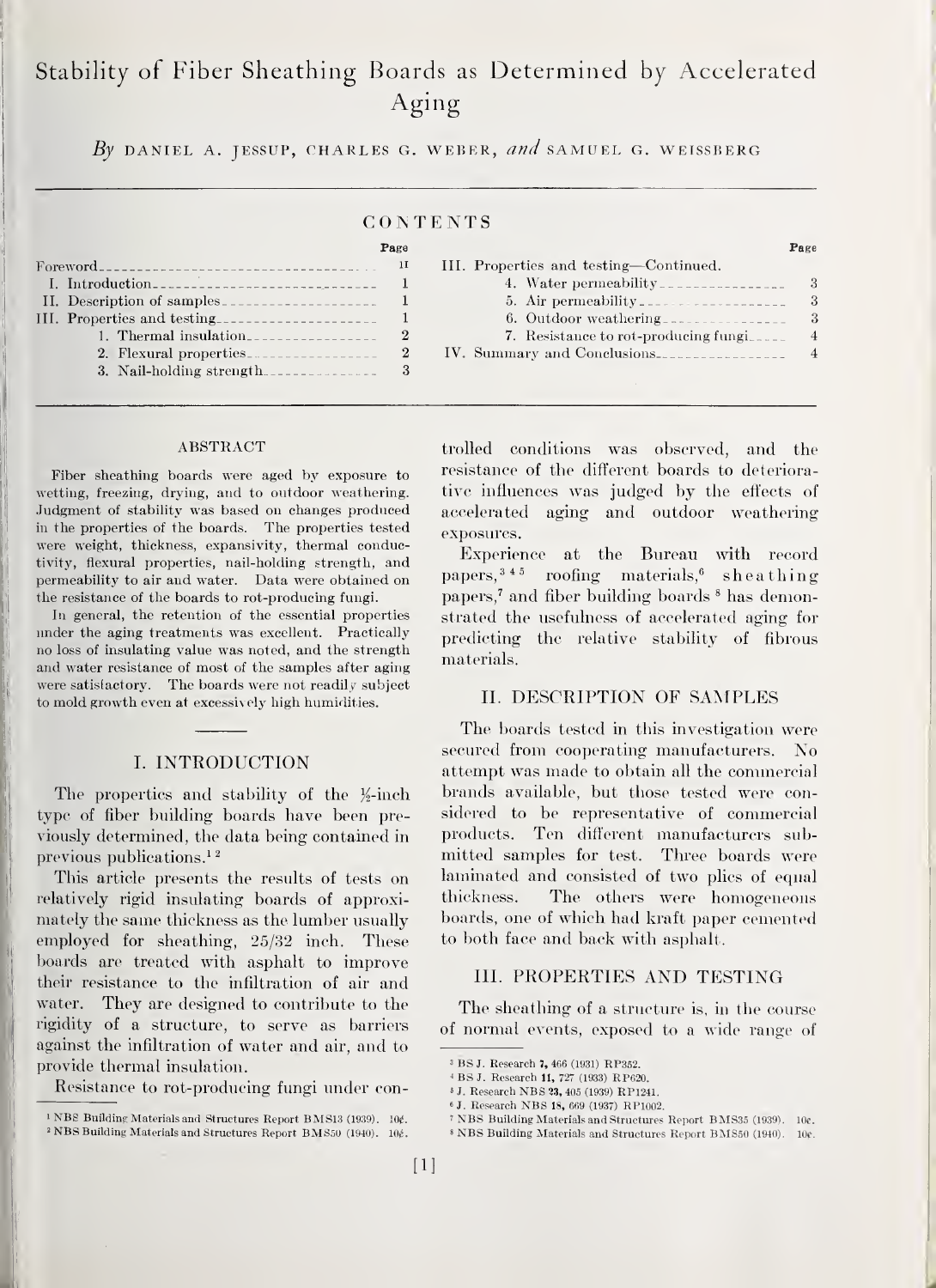|  | TABLE 1.- Properties of fiber sheathing boards and effects of accelerated aging |
|--|---------------------------------------------------------------------------------|
|--|---------------------------------------------------------------------------------|

|                                                                                                                                                                      | Thickness                                                                  |                                                                                           | from<br>$\frac{1}{\rm{R}\,H)}$                                            | and<br>before                                                                                                                    | Breaking load                                                              |                                                                              |                                                                        |                                                                                | Flexural properties b<br>Deflection at rupture                             |                                                                            |                                                                            | Nail-<br>holding<br>strength<br>(lateral)                                  |                                                                        | Water<br>permea-<br>bility<br>(time of<br>penetra-<br>tion<br>through<br>board)  |                                                                  | Air<br>permeability<br>of<br>flow<br>(rate<br>through board)     |                                                                                                         |                                                                                                                    |
|----------------------------------------------------------------------------------------------------------------------------------------------------------------------|----------------------------------------------------------------------------|-------------------------------------------------------------------------------------------|---------------------------------------------------------------------------|----------------------------------------------------------------------------------------------------------------------------------|----------------------------------------------------------------------------|------------------------------------------------------------------------------|------------------------------------------------------------------------|--------------------------------------------------------------------------------|----------------------------------------------------------------------------|----------------------------------------------------------------------------|----------------------------------------------------------------------------|----------------------------------------------------------------------------|------------------------------------------------------------------------|----------------------------------------------------------------------------------|------------------------------------------------------------------|------------------------------------------------------------------|---------------------------------------------------------------------------------------------------------|--------------------------------------------------------------------------------------------------------------------|
| Laboratory designation                                                                                                                                               |                                                                            |                                                                                           | $\frac{1}{90\%}$                                                          | d<br>£,<br>aging<br>conducti<br>after<br>Thermal                                                                                 | A cross<br>long<br>direc-<br>tion                                          |                                                                              | Across<br>sbort<br>direc-<br>tion                                      |                                                                                | Across<br>A cross<br>long<br>short<br>direction<br>direction               |                                                                            |                                                                            |                                                                            |                                                                        |                                                                                  |                                                                  |                                                                  |                                                                                                         |                                                                                                                    |
|                                                                                                                                                                      |                                                                            | Density                                                                                   | expansion<br>$\frac{3}{90\%}$ to $90$<br>Linear                           |                                                                                                                                  | Initial                                                                    | After aging                                                                  | Initial                                                                | aging<br>After                                                                 | Initial                                                                    | aging<br>After                                                             | Initial                                                                    | aging<br>After                                                             | Initial                                                                | aging<br>After                                                                   | Initial                                                          | aging<br>After                                                   | Initial                                                                                                 | After aging                                                                                                        |
| 4 <sup>c</sup><br>the control of the control of the control of the control of<br>8d<br>and the company of the company of the company of the<br>9d<br>10 <sup>d</sup> | in.<br>0.74<br>.74<br>.83<br>.81<br>.78<br>.74<br>.80<br>.77<br>.82<br>.74 | $lb/fl^3$<br>17.8<br>15.8<br>20.0<br>17.0<br>18.2<br>19.3<br>17.2<br>23.3<br>19.5<br>21.5 | $\%$<br>0.32<br>.31<br>.10<br>.30<br>.39<br>.27<br>20<br>.27<br>32<br>.34 | Btu/hr<br>$\overline{f\ell^2({}^{\circ}F/i\overline{n})}$<br>0.37<br>.35<br>.39<br>.38<br>.39<br>.40<br>.36<br>.40<br>.37<br>.40 | l <sub>b</sub><br>13<br>13<br>48<br>38<br>27<br>45<br>52<br>33<br>43<br>27 | $l$ <i>b</i><br>10<br>12<br>43<br>33<br>$22\,$<br>38<br>42<br>14<br>18<br>18 | $l\bar{b}$<br>11<br>12<br>45<br>28<br>25<br>40<br>45<br>30<br>46<br>20 | l <sub>b</sub><br>10<br>12<br>37<br>26<br>$22\,$<br>32<br>40<br>14<br>20<br>11 | in.<br>0.31<br>.75<br>.48<br>.69<br>.33<br>.28<br>.48<br>.29<br>.36<br>.43 | in.<br>0.30<br>.90<br>.55<br>.69<br>.37<br>.32<br>.43<br>.30<br>.58<br>.58 | in.<br>0.28<br>.71<br>.45<br>.63<br>.39<br>.32<br>.51<br>.29<br>.44<br>.54 | in.<br>0.30<br>.81<br>.55<br>.72<br>.52<br>.39<br>.44<br>.30<br>.68<br>.46 | l<br>98<br>105<br>171<br>103<br>109<br>135<br>145<br>159<br>144<br>156 | $l$ <sub>b</sub><br>90<br>99<br>147<br>80<br>96<br>118<br>120<br>72<br>96<br>138 | hr<br>96<br>24<br>72<br>168<br>48<br>48<br>45<br>72<br>500<br>48 | hr<br>70<br>20<br>45<br>200<br>20<br>48<br>24<br>24<br>240<br>24 | $cm^3/sec$<br>$m^2(g/cm^2)$<br>65<br>867<br>125<br>0.001<br>141<br>583<br>315<br>0.001<br>0.001<br>1.29 | $cm^3/sec$<br>$m^2(q/cm^2)$<br>326<br>943<br>150<br>0.006<br>480<br>305<br>363<br>.2100<br>e <sub>10</sub><br>e108 |

« The thermal conductivity was not in any instance affected by aging.

b For specimens 3 inches wide on supports 12 inches apart, loaded at center.<br>\* Kraft paper cemented to each surface with asphalt.<br>d Two-ply laminated boards. The plies separated under accelerated-aging treatment.<br>\* Determi

conditions of temperature and moisture. Accelerated aging was employed to obtain data on the resistance of the fiber sheathing boards to such variations. They were subjected to these influences with the conditions made more drastic in order to speed up their action, and the extreme conditions in much more rapid succession than normally occurs. The treatment consisted in the following cycle: Heating 3 hours at 65° C in dry air; immersing in water at room temperature for <sup>3</sup> hours; and freezing the wet boards at  $-12^{\circ}$  C for 18 hours. This cyclic treatment was continued for a total of 600 hours, 25 cycles.

Although the fiber sheathing boards are not designed for use as exterior finish, they are often considered for such use, particularly on temporary or semitemporary structures. The Bureau receives numerous inquiries regarding the performance of the boards as outside finish. Hence, a number of weathering tests were made. The tests consisted in outdoor exposures, the effects of which were accelerated by spraying with water at regular intervals. The edges of the specimens were sealed against moisture with a coating of spar varnish containing powdered aluminum. Two specimens of each board selected were exposed. In each instance, the exposed surface of one specimen was painted

with a linseed-oil-white-lead paint, and the exposed surface of the other specimen was left unpainted.

Data on the properties of the boards before and after accelerated aging are shown in table <sup>1</sup> Inasmuch as the methods of test are the same as those used in testing the  $\frac{1}{2}$ -inch building boards, and described in detail in previous publications,<sup>910</sup> they are described but briefly here.

#### 1. Thermal Insulation

Insulating value is determined by measuring the rate at which heat is transferred through a board, and is expressed as the number of heat units (Btu), passing through a square foot of board, <sup>1</sup> inch thick, per hour, with a temperature difference of  $1^{\circ}$  F. Thermal conductivity was determined by the guarded hot-plate method previously described.<sup>11</sup>

The values reported in this article were obtained by H. W. Woolley and J. G. Eeid, Jr., in the Heat Transfer Section of the Bureau.

Accelerated aging of the fiber sheathing boards did not result in measurable losses of their insulating values.

<sup>&</sup>lt;sup>9</sup> NBS Building Materials and Structures Report BMS4 (1938). 10¢. <sup>10</sup> NBS Building Materials and Structures Report BMS13 (1939). 10g.

 $11$  NBS Building Materials and Structures Report BMS 13 (1939).  $10<sub>f</sub>$ .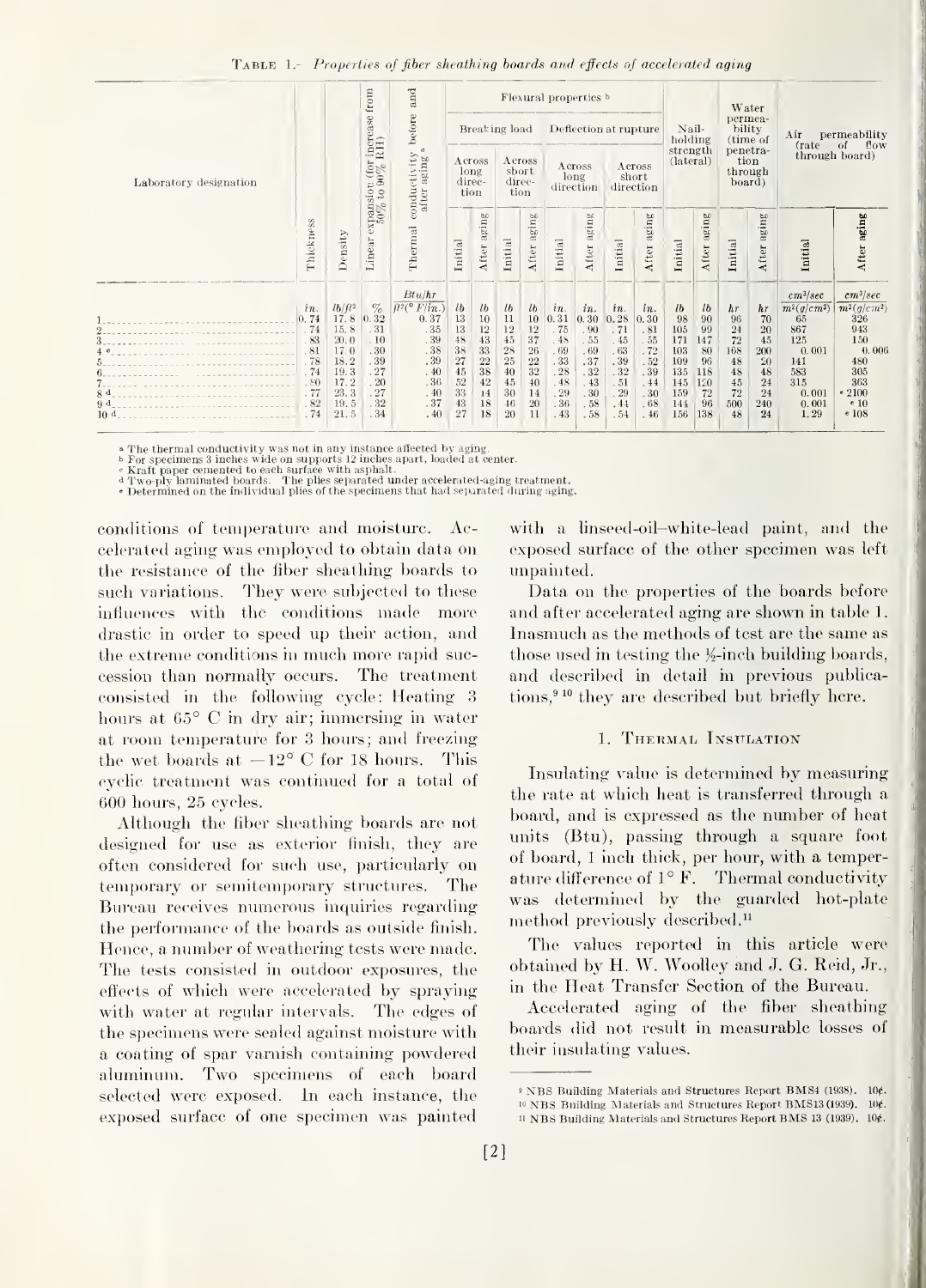#### 2. Flexurat. Properties

The fiber sheathing must supply considerable stiffening and structural strength or the struc ture must be otherwise braced. Hence, resonably high strength is important, and good retention of that strength with aging is essential.

Flexural strength was determined by the method used for insulating boards and previously described.<sup>12</sup> It eonsists in loading at midspan a specimen 3 inches wide, supported by two parallel rods 12 inches apart, until the speeimen breaks. With two exeeptions, namely boards <sup>1</sup> and 2, the initial strength was considered high; the average for the two directions ranged from 23 pounds to 48 pounds. Boards <sup>1</sup> and <sup>2</sup> had much lower strengths.

Losses of flexural strength during aging were not large except for boaids 8, 9, and 10. These were laminated boards and the plies separated under the accelerated aging treatment, owing to softening of the adhesive during the heating. This would possibly not occur under natural aging, as the maximum temperatures employed here are not encountered.

#### 3. Nail-Holding Strength

The nail-holding strength of fiber sheathing is an essential property. The benefits of high physical strength and rigidity will be lost if the nailing fails, and strength tests at the Forest Products Laboratory<sup>13</sup> of large panels have shown that many of the failures occurred at the point of nailing. Nail-holding strength was determined by measuring the force required to move <sup>a</sup> 6-penny common nail to the edge of the board from a position  $\frac{3}{4}$  inch from the edge.

Aecelerated aging caused some drop in the nail-holding strengths of all of the boards. However, the losses do not appear to be indicative of serious deterioration except for the laminated boards 8 and 9. In these instances, the loss was caused by separation of the plies.

#### 4. Water Permeability

It is generally recommended that where the fiber sheatliing boards are used, sheathing paper is unnecessary except to cover the joints. Hence, the boards must be capable of functioning as a primary moisture barrier to prevent infiltration of water. The rate of penetration of water through the boards was determined by the dry-indicator method. An indicator consisting of a mixture of eosin dye, powdered sugar, and stareh is sprinkled on one surface of the specimen; a glass cover is sealed over the indicator to prevent evaporation of the tran suded moisture; and the edges of the specimen are sealed with wax to prevent water from reaching the indicator except by penetration through the board. The specimen thus pre pared is floated on water, and the time of transudation of water in an amount sufficient to develop color in the indicator is a measure of the permeability.

With respect to water permeabihty, the boards were, in general, superior to most ordinary sheathing papers.<sup>14</sup> The water resistance dropped somewhat under the treatment, but the losses were considered not serious, since all of the boards retained good resistance to the passage of water after aging.

#### 5. AIR PERMEABILITY

Leakage of air through the walls is a factor affecting heating, cooling, and the general comfort of a building. To function satisfactorily, fiber sheathing must prevent infiltration of air under conditions of wind pressure, because the boards are designed for use without the protection of sheathing paper. The fiber sheathing boards appear to be excellent in this respect. The initial permeabilities were low for most of the boards and were not increased appreciably during aging.

#### 6. OUTDOOR WEATHERING

Table 2 contains data on the comparative results of tests after accelerated aging and after 15 months' exposure to outdoor weathering. The results of the outdoor exposures appear to be roughly comparable to those of aecelerated aging. Outdoor aging did not cause boards 8 and 9 to spht, and their flexural strength and nail-holding strength did not decrease as much as with accelerated aging. The boards which had been painted on the exposed surface were little affected by the exposure.

<sup>&</sup>lt;sup>12</sup> See footnote 11.

<sup>&</sup>lt;sup>13</sup> G. E. Heck, Rigidity and Strength of Framed Walls Sheathed with Fiberboard. U. S. Dept. Agr. Forest Products Laboratory.

<sup>&</sup>lt;sup>14</sup> NBS Building Materials and Structures Report BMS35 (1939).  $10$ g.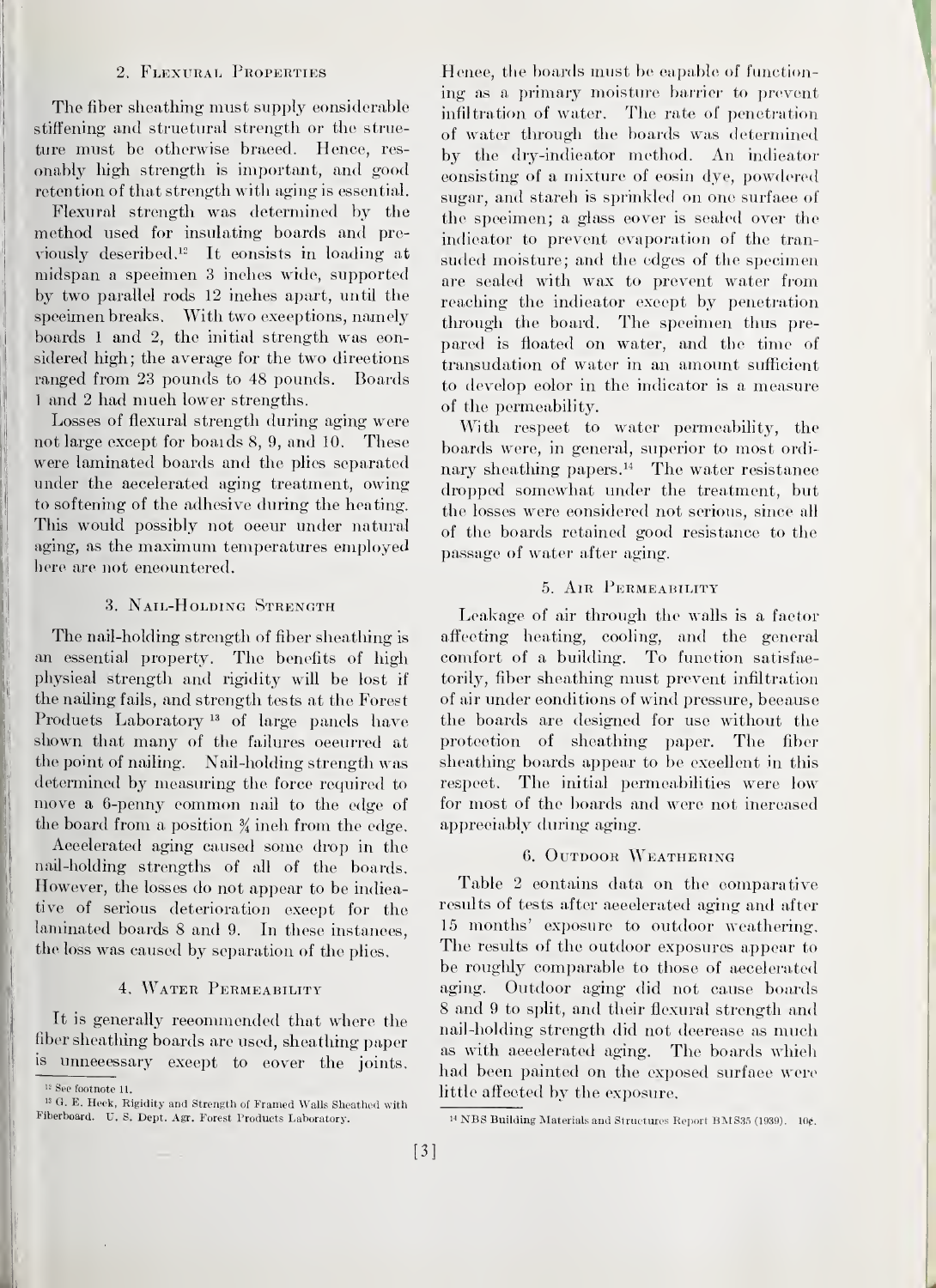| TABLE 2.—Comparison of effects of accelerated aging and outdoor weathering |  |  |  |  |  |
|----------------------------------------------------------------------------|--|--|--|--|--|
|----------------------------------------------------------------------------|--|--|--|--|--|

|                           | Water   | (time of penetration) | permeability                         |               | Air permeability (rate of flow<br>through board) |                               |                  | Flexural strength                  |                  | Nail-holding strength     |            |                                    |                           |                  |
|---------------------------|---------|-----------------------|--------------------------------------|---------------|--------------------------------------------------|-------------------------------|------------------|------------------------------------|------------------|---------------------------|------------|------------------------------------|---------------------------|------------------|
| Laboratory<br>designation | Initial | After<br>accele-      | A fter<br>outdoor<br>$expo-$<br>sure |               | After<br>accele-<br>rated<br>aging               | A fter<br>outdoor<br>exposure | Initial          | After<br>accele-<br>rated<br>aging |                  | After outdoor<br>exposure | Initial    | After<br>accele-<br>rated<br>aging | After outdoor<br>exposure |                  |
|                           |         | rated<br>aging        |                                      | Initial       |                                                  |                               |                  |                                    | $Un-$<br>painted | Painted                   |            |                                    | $Un-$<br>painted          | Painted          |
|                           |         |                       |                                      | $cm^3/sec$    | $cm^3/sec$                                       | $cm^3/sec$                    |                  |                                    |                  |                           |            |                                    |                           |                  |
|                           | $h\tau$ | $h\tau$               | $h\tau$                              | $m^2(q/cm^2)$ | $m^2(q/cm^2)$                                    | $m^2(q/cm^2)$                 | $l$ <sub>b</sub> | $l\bar{b}$                         | $l$ <sub>b</sub> | $l\bar{b}$                | $l\bar{b}$ | l <sub>b</sub>                     | $l\bar{b}$                | $l$ <sub>b</sub> |
|                           | 168     | 200                   | 30                                   | 0.001         | 0.006                                            | 3.6                           | 38               | 33                                 | 24               | 32                        | 103        | 80                                 | 90                        | 94               |
|                           | 72      | 45                    | 45                                   | 125           | 150                                              | 196                           | 48               | 45                                 | 44               | 55                        | 171        | 147                                | 163                       | 192              |
|                           | 45      | 23                    | 15                                   | 315           | 363                                              | 386                           | 52               | 42                                 | 35               | 55                        | 145        | 120                                | 164                       | 192              |
|                           | 72      | 24                    | 15                                   | 0.001         | 2, 100                                           | 414                           | 33               | 14                                 | 18               | 25                        | 159        | 72                                 | 124                       | 144              |
|                           | 500     | 240                   | 120                                  | 0.001         | 10                                               | 2.9                           | 43               | 18                                 | 36               | 38                        | 144        | 96                                 | 131                       | 128              |

#### 7. Resistance to Rot-Peoducing Fungi

There has been much interest in the susceptibility of the fiberboards to rotting. Tests were made on the sheathing boards in connection with similar work on fiber insulating boards to determine their susceptibility to attack by rot producing fungi. The selection of fungi was based on a recommendation of the Division of Forest Pathology, United States Department of Agriculture, and the cultures were prepared in the Forest Pathology Laboratory.

Specimens of the sheathing boards were inoculated on the edges and on the protected surface with cultures of rot-producing fungi and stored over water at approximately 95-percent relative humidity and room temperature. The speci mens supported fungus growth at the edges, but generally, where the coating produced a rela tively impervious surface, there was no visible fungus growth. It was found that growth proceeded most favorably at humidities above 85 percent, and that the fiberboards supported fungus growth to about the same extent as did the woods commonly used in house construction.

#### IV. SUMMARY AND CONCLUSIONS

The stabihty of fiber sheathing, a relatively new product in the field of house construction, was determined by measuring the resistance of fiber sheathing boards to accelerated aging and to attack by rot-producing fungi.

The boards had, in general, excellent stability under the aging treatments. Losses of flexural strength were, with few exceptions, not serious, and the nail-holding strength was equally satisfactory.

The materials were excellent with respect to resistance to the passage of water and air and maintained those properties well under aging. They appear to be sufficiently impervious to serve as primary barriers against the infiltration of both water and air when used in a wall without sheathing paper, provided that all joints are covered with waterproofed paper or otherwise sealed.

The fiberboards are apparently no more susceptible to damage from the growth of rot producing fungi than are the woods commonly used in house construction.

Washington, October 10, 1940.

o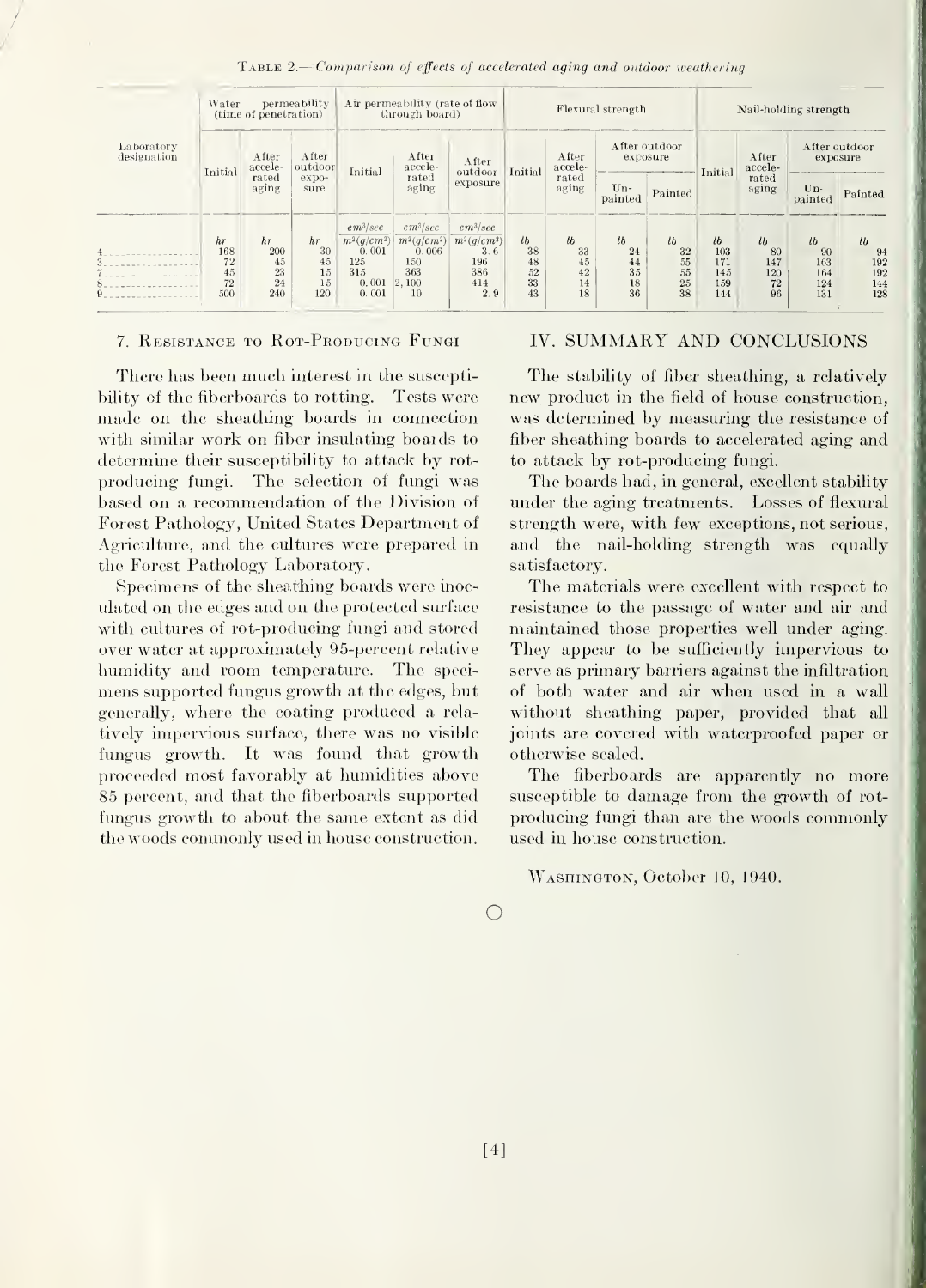#### BUILDING MATERIALS AND STRUCTURES REPORTS

On request, the Superintendent of Documents, U. S. Government Printing Office, Washington, D. C, will place your name on a special mailing list to receive notices of new reports in this series as soon as they are issued. There will be no charge for receiving such notices.

An alternative method is to deposit with the Superintendent of Documents the sum of \$5.00, with the request that the reports be sent to you as soon as issued, and that the cost thereof be charged against your deposit. This will provide for the mailing of the publications without delay. You will be notified when the amount of your deposit has become exhausted.

If 100 copies or more of any paper are ordered at one time, a discount of 25 percent is allowed. Send all orders and remittances to the Superintendent of Documents, U.S. Government Printing Office, Washington, D. C.

The following publications in this series are available by purchase from the Superintendent of Documents at the prices indicated:

| $_{\rm BMS1}$  | Research on Building Materials and Structures for Use in Low-Cost Housing                                                                | 10 <sub>c</sub> |
|----------------|------------------------------------------------------------------------------------------------------------------------------------------|-----------------|
| $_{\rm BMS2}$  | Methods of Determining the Structural Properties of Low-Cost House Constructions $10\ell$                                                |                 |
| BMS3           | Suitability of Fiber Insulating Lath as a Plaster Base                                                                                   |                 |
| $_{\rm BMS4}$  |                                                                                                                                          |                 |
|                |                                                                                                                                          |                 |
| <b>BMS5</b>    |                                                                                                                                          |                 |
| BMS6           |                                                                                                                                          |                 |
| $_{\rm BMS7}$  | Water Permeability of Masonry Walls_                                                                                                     | 10c             |
| $_{\rm BMS8}$  | Methods of Investigation of Surface Treatment for Corrosion Protection of Steel                                                          | 10 <sub>c</sub> |
|                |                                                                                                                                          |                 |
| $_{\rm BMS9}$  | Structural Properties of the Insulated Steel Construction Company's "Frameless-Steel"                                                    |                 |
|                |                                                                                                                                          | 10c             |
| <b>BMS10</b>   |                                                                                                                                          |                 |
|                | sored by the H. H. Robertson $Co_{----}$                                                                                                 | 106             |
|                |                                                                                                                                          |                 |
|                | BMS11 Structural Properties of the Curren Fabrihome Corporation's "Fabrihome" Construc-                                                  |                 |
|                | tions for Walls and Partitions                                                                                                           | 106             |
|                | BMS12 Structural Properties of "Steelox" Constructions for Walls, Partitions, Floors, and Roofs                                          |                 |
|                | Sponsored by Steel Buildings, Inc                                                                                                        | 156             |
|                |                                                                                                                                          |                 |
| BMS13          | Properties of Some Fiber Building Boards of Current Manufacture                                                                          | 10 <sub>c</sub> |
| ${\rm BMS14}$  |                                                                                                                                          | 106             |
| <b>BMS15</b>   |                                                                                                                                          |                 |
|                |                                                                                                                                          | 10 <sub>c</sub> |
|                |                                                                                                                                          |                 |
|                |                                                                                                                                          |                 |
|                | $Inc_{---}$<br>---------------------------------                                                                                         | 10 <sub>c</sub> |
| $_{\rm BMS17}$ | Sound Insulation of Wall and Floor Constructions                                                                                         | 10c             |
| $_{\rm BMS18}$ | Structural Properties of "Pre-Fab" Constructions for Walls, Partitions, and Floors                                                       |                 |
|                |                                                                                                                                          |                 |
|                |                                                                                                                                          | 10c             |
| $_{\rm BMS19}$ | Preparation and Revision of Building Codes-                                                                                              | 156             |
| $_{\rm BMS20}$ | Structural Properties of "Twachtman" Constructions for Walls and Floors Sponsored by                                                     |                 |
|                | Connecticut Pre-Cast Buildings Corporation                                                                                               | 10¢             |
|                | Structural Properties of a Concrete-Block Cavity-Wall Construction Sponsored by the                                                      |                 |
| BMS21          |                                                                                                                                          |                 |
|                | National Concrete Masonry Association                                                                                                    | 106             |
|                | BMS22 Structural Properties of "Dun-Ti-Stone" Wall Construction Sponsored by the W. E.                                                   |                 |
|                | Dunn Manufacturing Co                                                                                                                    | 106             |
|                | BMS23 Structural Properties of a Brick Cavity-Wall Construction Sponsored by the Brick                                                   |                 |
|                |                                                                                                                                          |                 |
|                | Manufacturers Association of New York, Inc.                                                                                              | 106             |
|                | BMS24 Structural Properties of a Reinforced-Brick Wall Construction and a Brick-Tile Cavity-                                             |                 |
|                | Wall Construction Sponsored by the Structural Clay Products Institute                                                                    | 106             |
| <b>BMS25</b>   | Structural Properties of Conventional Wood-Frame Constructions for Walls, Partitions,                                                    |                 |
|                |                                                                                                                                          |                 |
|                | Floors, and Roofs                                                                                                                        | 15c             |
|                | BMS26 Structural Properties of "Nelson Pre-Cast Concrete Foundation" Wall Construction<br>Sponsored by the Nelson Cement Stone Co., Inc. |                 |
|                |                                                                                                                                          | 10 <sub>c</sub> |
| BMS27          | Structural Properties of "Bender Steel Home" Wall Construction Sponsored by The                                                          |                 |
|                | Bender Body Co <sub>rner</sub>                                                                                                           | 106             |
|                | --------------------------------                                                                                                         |                 |
| $_{\rm BMS28}$ | Backflow Prevention in Over-Rim Water Supplies                                                                                           | 10 <sub>c</sub> |
| $_{\rm BMS29}$ | Survey of Roofing Materials in the Northeastern States                                                                                   | 10c             |
| $_{\rm BMS30}$ | Structural Properties of a Wood-Frame Wall Construction Sponsored by the Douglas                                                         |                 |
|                |                                                                                                                                          | 10 <sub>c</sub> |
|                | Fir Plywood Association.                                                                                                                 |                 |
|                | BMS31 Structural Properties of "Insulite" Wall and "Insulite" Partition Constructions Spon-                                              |                 |
|                | sored by The Insulite Co.                                                                                                                | 15c             |
|                | BMS32 Structural Properties of Two Brick-Concrete-Block Wall Constructions and a Concrete-                                               |                 |
|                | Block Wall Construction Sponsored by the National Concrete Masonry Association. $10\phi$                                                 |                 |
|                |                                                                                                                                          |                 |
|                | IT is continued on cover none IVI                                                                                                        |                 |

[List continued on cover page IV]